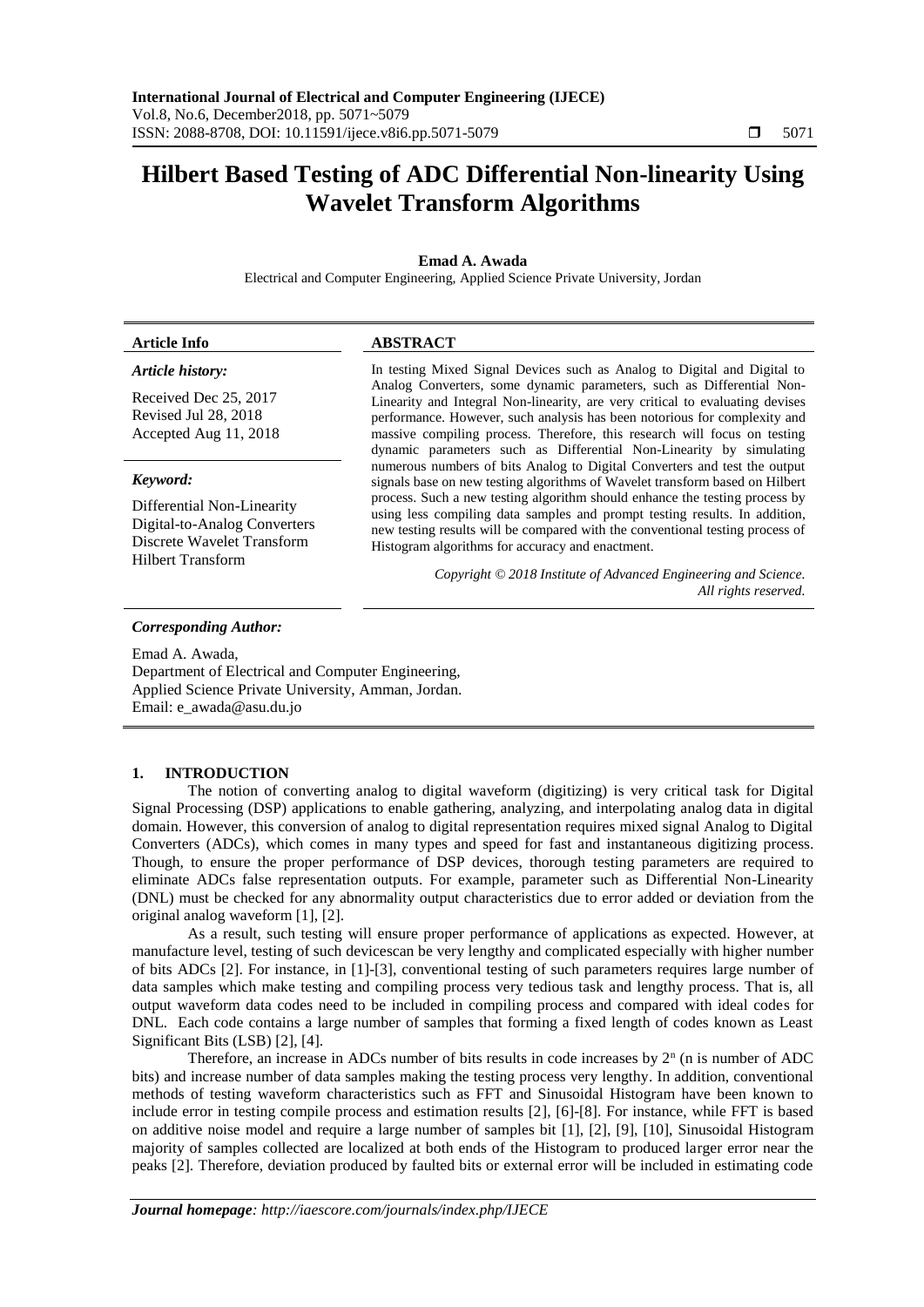length.As a result, testing process must be enhanced to shorten testing period of time with importance of high sensitivity of data analysis.

Large number of researches has investigated classical testing algorithms to enhance testing algorithms. While some works have performed in the area of Fourier Transform and Sinusoidal Histogram [11]-[14], others have investigated new testing algorithms such as Wavelet transforms [1], [2], [9], [15], [16]. While, In previous works, [2]-[5], DNL errors for numerous ADC devices have been tested using Wavelet transform, this work will focus on the benefit of combining Hilbert Transform and Wavelet transform to shorten testing time significantly by reducing the total number of required collected data samples. That is, using Hilbert Transform as a base signal module and Wavelet transform as a data extracting processto achieve faster testing process and of higher testing sensitivity of bits error analysis.

# **2. THEROTICAL BACKGROUND**

Ideally, to measure ADCs output waveform in term of DNL, the device under test (ADCs) output voltage range need to be determined for step size estimation (Least Significant Bit (LSB)) (1). That is, the device output full voltage range (Full Scale Rang (FSR)) is divided into equal segments of voltage. Each division will contain a specific range of voltage values

$$
1 \quad LSB = \frac{Voltage[2^n - 1] - Voltage[0]}{2^n - 1} \tag{1}
$$

Where n is ADC number of bits

Segments deviation can be measure among consecutive codes of LSB. Therefore, DNL can be determinate by (2)

$$
DNL = \frac{V[i+1] - V[i]}{LSB} - 1\tag{2}
$$

#### **3. TESTING METHODOLOGY**

In this simulation of testing ADCs DNL, testing is based on generating digital waveform codes to measures output corresponding voltages. As shown in [16], by capturing output voltage code, Hilbert Transform and Wavelet decomposition will be applied respectively to transfer signal and eliminate extra unrequired data.

In this proposed testing algorithms, Hilbert Transform is used to define the real and imaginary parts of a signal (3). Such a process will enhance the ability to detect function peak through interpolation [16], [17]. As a result, the computation of waveform samples can be based on one part of divide complex signal.

$$
z(t) = g(t) + j \tilde{g}(t)
$$
 (3)

However, in this work, the imaginary part of tested waveform  $\hat{g}[t]$  will be collected (a summation of input cosine wave and other non-input components (noises  $_{\mathcal{E}}[n]$ ) (4).

$$
\hat{g}[t] = g[n] + \varepsilon[n] \tag{4}
$$

and the modulated output waveform can be define as in (5)

$$
\tilde{\hat{g}}[m] = A\sin(2\pi f_0 n + \phi) + \varepsilon[m] \tag{5}
$$

Yet, modulated signal will undergo further decomposition and filtering process by implementing Discrete Wavelet Transform (DWT). With two special properties of convolution and down-sampling process, Wavelet transform can produce a unique algorithm in analyzing the output tested waveform data. Assuming a discrete signal  $(s_n = \{s_{nk}\})$ , Wavelet decomposition for approximation and detailing coefficient can be obtained respectively by (6) and (7) respectively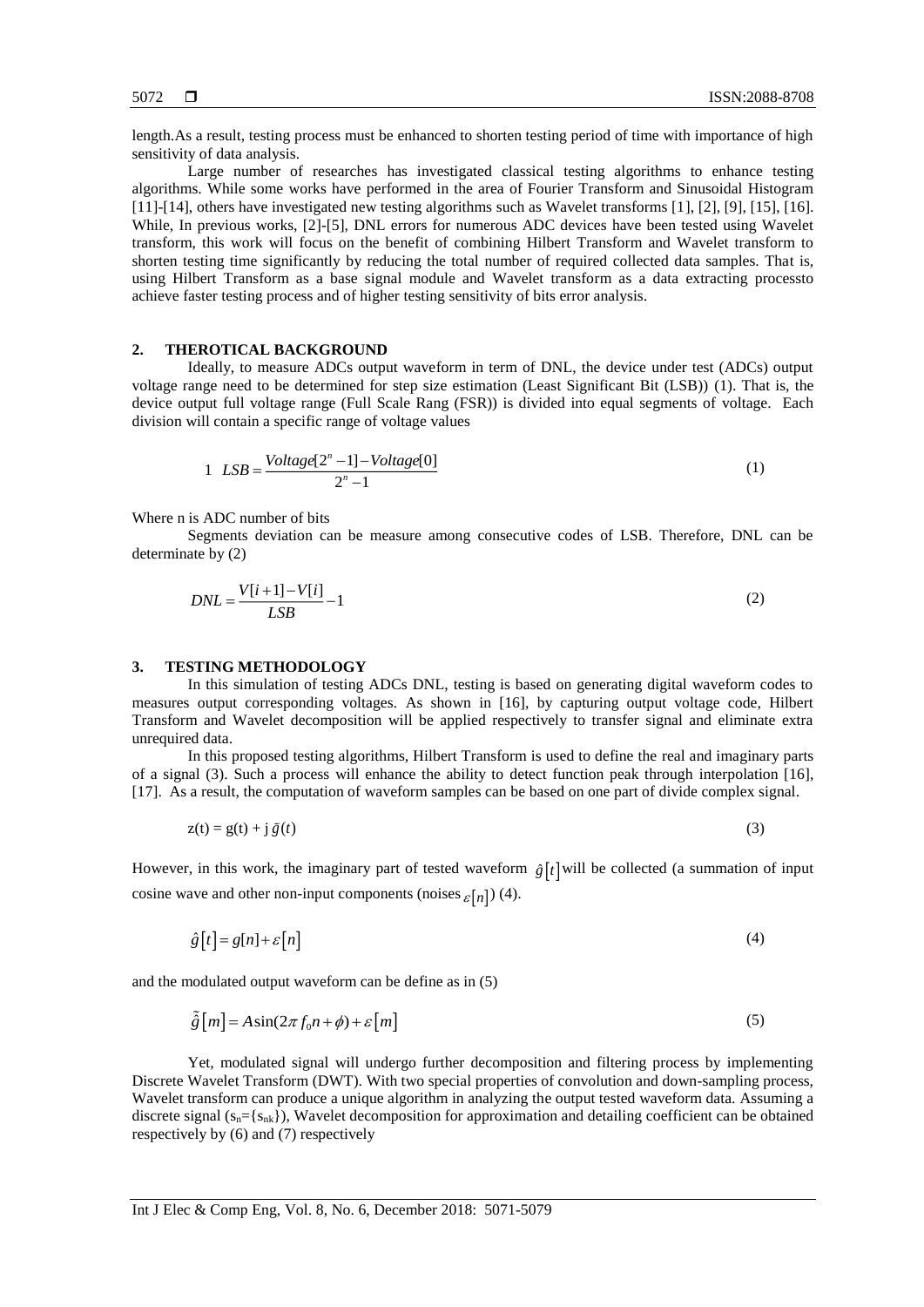$$
s_{n-1,j} = \sum_{k} \tilde{h}_{k-2,j} s_{nk} \tag{6}
$$

$$
d_{n-1,j} = \sum_{k} \tilde{g}_{k-2,j} s_{nk} \tag{7}
$$

This process is done by convolution as shown (8) and (9)

$$
(\tilde{h}(-)^*s_n)_j = \sum_k \tilde{h}_{-(j-k)} s_{nk} \tag{8}
$$

$$
\left(\tilde{g}(-)^*s_n\right)_j = \sum_k \tilde{g}_{-(j-k)}s_{nk} \tag{9}
$$

Followed by down-sampling as in (10) and (11)

$$
s_{n-1} = (\downarrow 2)(\tilde{h}(-)^*s_n) \tag{10}
$$

$$
d_{n-1} = (\downarrow 2)(\tilde{g}(-)^*s_n) \tag{11}
$$

As a result, number of processed data samples will be reduced by half (half the bandwidth) starting from the largest energy level and down into a sub-level of signal energies decomposition [18]-[23]. This particular property of Wavelet transform is possible by the advantage of group of filter banks of low-pass and High-pass filters. However, based on Wavelet filter banks, which determine translation and scaling properties of the waveform, there are many types of Wavelet uniqueness known as Mother Wavelets [9], [18]. Therefore, the selection of specific type family Wavelet can be very serious based on Wavelet attribute such as width of frequency window, decaying, symmetry, regularity, orthogonal, biorthogonal, etc.

In this work, Daubechies Wavelets (dbxx) and Haar Wavelet will be used since they are widely used in engineering applications and for matching the properties of tested signal data form [5]. Yet, keeping in mind the shape of wavelet families, orthogonality (such as Daubechies), and biorthogonality (such as biorxx) of Wavelet transform will have a serious impact on testing analysis and results [5], [24]-[27].

# **4. COMPUTATION TECHNIQUE**

Ideally, ADCs output waveform is zero deviation from the original waveform. That is, based on signal full scale range and ADC number of bits, the output digital waveform should have the same LSB codes throughout the waveform voltage division [2], [4]. Yet, practically, ADCs digital output signal  $\bar{x}(t)$ contains error build into the output waveform (12) due to noise, heat, and other effect that may cause waveform distortion.

$$
\overline{x}(t) = x(t) + e \tag{12}
$$

Where  $x(t)$  = Original signal values, and  $e$  = error-values

That is, output signal is a combination of both signal data bits and error bits. Some of these errors are due to quantization process which depends on ADCs number of bits that determine quantization step size  $(\Delta)$ . As in shown Figure 1, the analog input waveform is digitized by sampling and quantization process to provide an output digital waveform as in Figure 2.

Codes 111 110 101 100 011 010 001 000 V-in

Figure 1. Analog Input Signal

*Hilbert Based Testing of ADC Differential Non-linearity Using Wavelet Transform… (Emad A. Awada)*

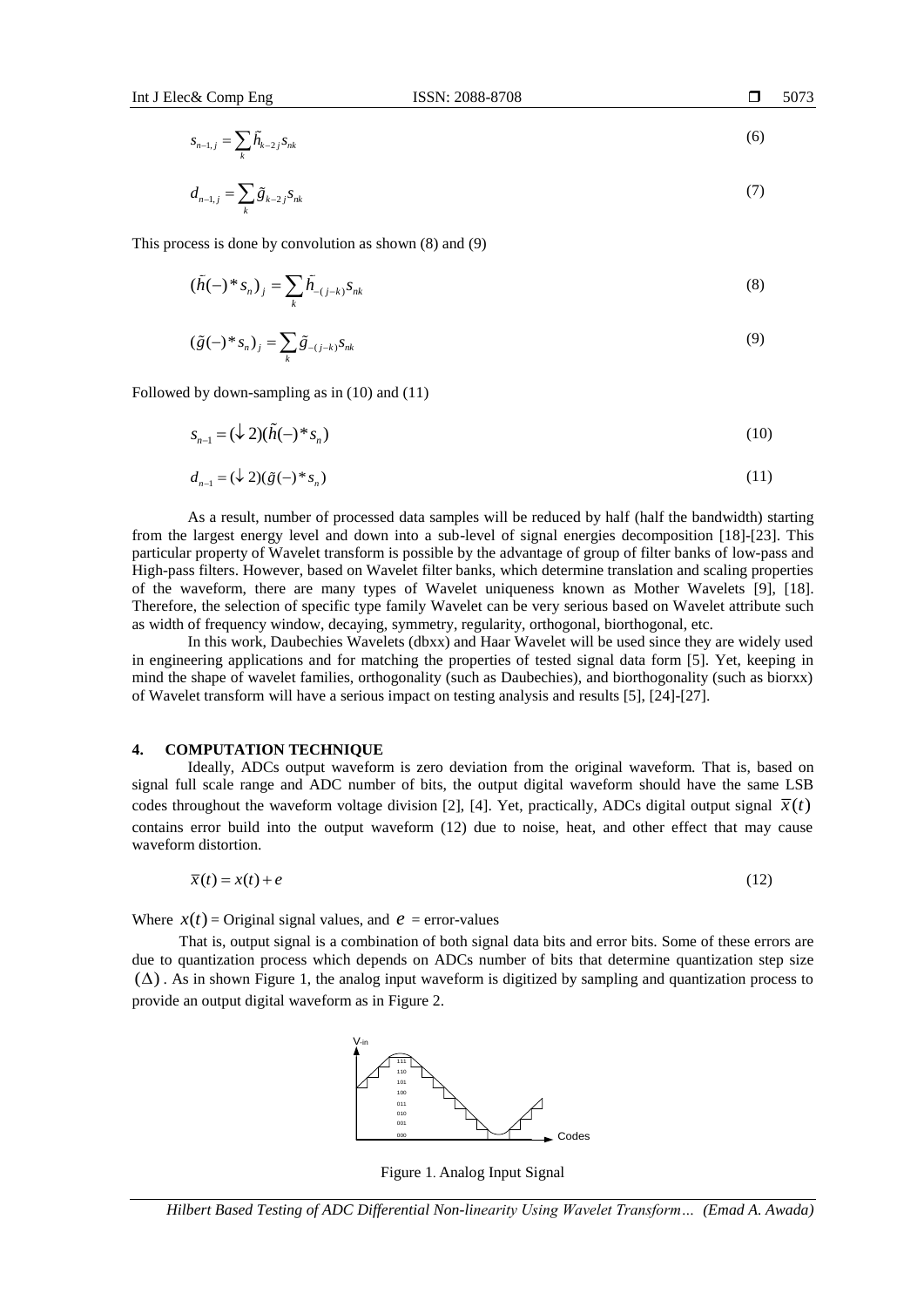

Figure 2. Digital output codes

As a result, ADCs number of bits (n) will affect the size of such a code pattern LSB and any deviation will result in DNL error. In this work, a real time (practical) digital waveform will be simulated as an output signal based on ADC number of bits. The generated digital waveform will be modulated by Hilbert Transform to identify the real and imaginary part of the signal. By capturing the imaginary part, a further process will be conducted by DWT to fetch the tested waveform data by translation and dilation effect through low-pass and high-pass filtersto produce approximation coefficients  $(s_n)$  detail coefficients  $(d_n)$  as in (13) and (14) respectively.

1, 1 , 1 1 0 1 2 1,0 1 0 1 2 ,0 1,1 ,1 1 0 1 2 *n n n n n n s s h h h h s h h h h s s s h h h h* (13) 1, 1 1 0 1 2 1, 1 1 0 1 2 1,0 1 0 1 2 1,0 1 0 1 2 1,1 1 0 1 2 1,1 1 0 1 2 *n n n n n n <sup>s</sup> h h h h d g g g g <sup>s</sup> h h h h d g g g g <sup>s</sup> h h h h d g g g g* , 1 ,0 ,1 *n n s s s* (14)

Then decomposed tested signal data by taking the detail coefficients  $(d_n)$  and down sample by half (15) and (16)

$$
(\ldots d_{n-1,-1}d_{n-1,0}, d_{n-1,1}, d_{n-1,2}, d_{n-1,3}, d_{n-1,4}, d_{n-1,5}, d_{n-1,6}, d_{n-1,7}, \ldots) \tag{15}
$$

$$
(\ldots d_{n-1,-1}, d_{n-1,1}, d_{n-1,3}, d_{n-1,5}, d_{n-1,7}, \ldots) \tag{16}
$$

To compute instantaneous DNL measurements (17), high-pass coefficients of second level decomposition will be obtained to estimate the difference between the magnitudes of consecutive real codes [1], [2].

$$
DNL(n) = \frac{\max\{||d_{n-1,j}|-|d_{n-1,j+1}||\}}{\Delta_{ideal}} - 1
$$
\n(17)

where  $\Delta_{ideal}$  is ideal LSB [1]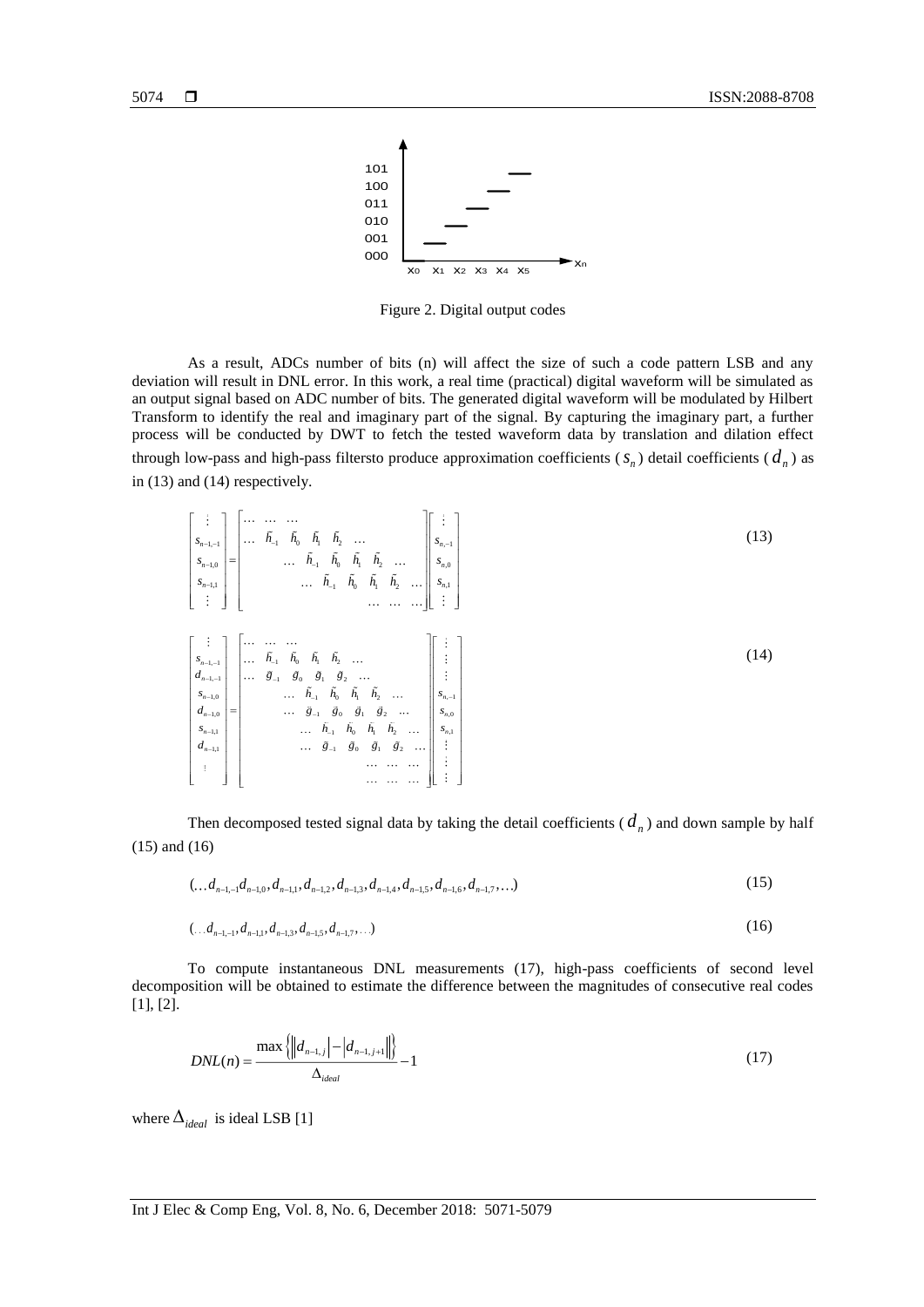# **5. SIMULATION AND MEASURMENTS**

A range of Analog to Digital Converts was simulated using Matlab simulation software. The range was based on ADCs number of bits (2-20 Bits) to be tested for worst case instantaneous DNL. The generated output signal was modulated by Hilbert Transform to obtain the characteristic of the signal in real and imaginary part as shown in Figure 3.



Figure 3. Hilbert Transform of real and imaginary part

Upon processing the signal by Hilbert Transform, the imaginary part of the signal (sinewave) was quantized and converted for sampling Interleave as shown in Figure 4.



Figure 4. Hilbert Transform imaginary signal part, quantized imaginary part, and sample time

Meanwhile, the imaginary converted part of the waveform was checked by the Fourier Transform algorithms to verify the signal by time and frequency domain as shown in Figure 5.



Figure 5. Hilbert converted sinewave signal in time domain and power density

*Hilbert Based Testing of ADC Differential Non-linearity Using Wavelet Transform… (Emad A. Awada)*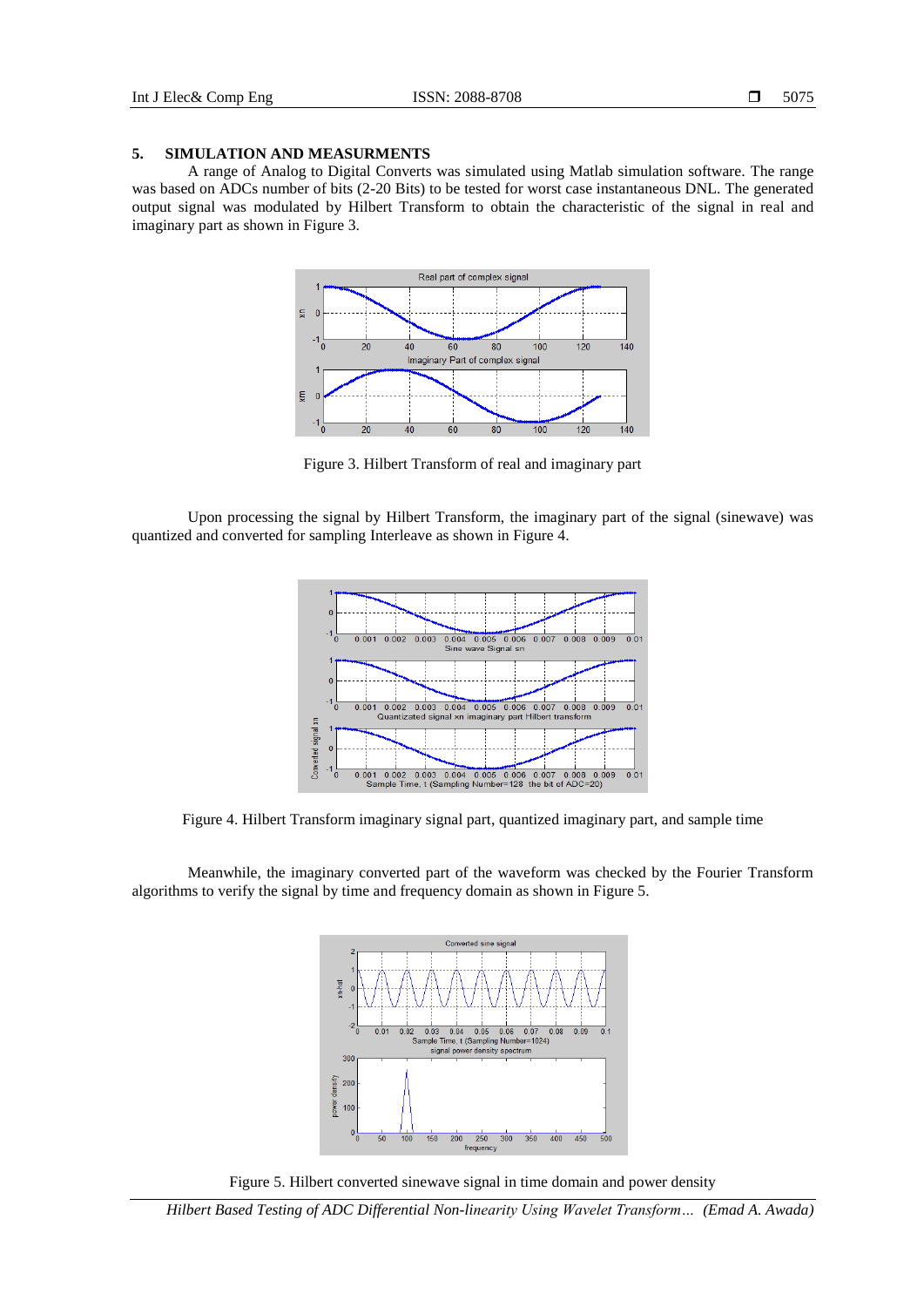Based on such algorithms, the quantized Interleave signal data form is acquired for further process of decomposition to suppress the waveform data sample on multilevel as specified in Figure 6 and 7 consecutively for first level and second level DWT decomposition process.



Figure 6. Discrete Wavelet Transform (first level decomposition)

In first level of DWT decomposition, the Interleave signal was decomposed into detail and approximation coefficientby splitting the waveform data into half. Meanwhile, the detail coefficient from first decomposition process was used for a second round of decomposition as in Figure 7. The detail part of the second coefficientwas used to estimate for instantaneous DNL.



Figure 7. Discrete Wavelet Transform (Second level decomposition)

## **6. RESULTS AND DISCUSSION**

In instantaneous testing of digitized output waveform through proposed testing algorithms of Hilbertand Wavelet transform decomposition strategy, it was clear that the new algorithm has shown an enhancement in both testing results and techniques. Using Matlab to simulate various numbers of bits ADCs, and several types of discrete Wavelet, results have shown close approximate to conventional testing method.

In this work, DNL was the focus of testing and verification in term of accuracy with conjunction of short time testing process. That is, as wavelet distinct properties of dilation and translation, a unique type wavelet must be used to give a close approximate match of tested waveform characteristics. For example, generated under test sine-waveform was tested with several types of wavelets. With Haar wavelet characteristics, as shown in Figure 8, the sharp structures edges and straight line of re-adjusting and shifting window did not give close match to tested waveform.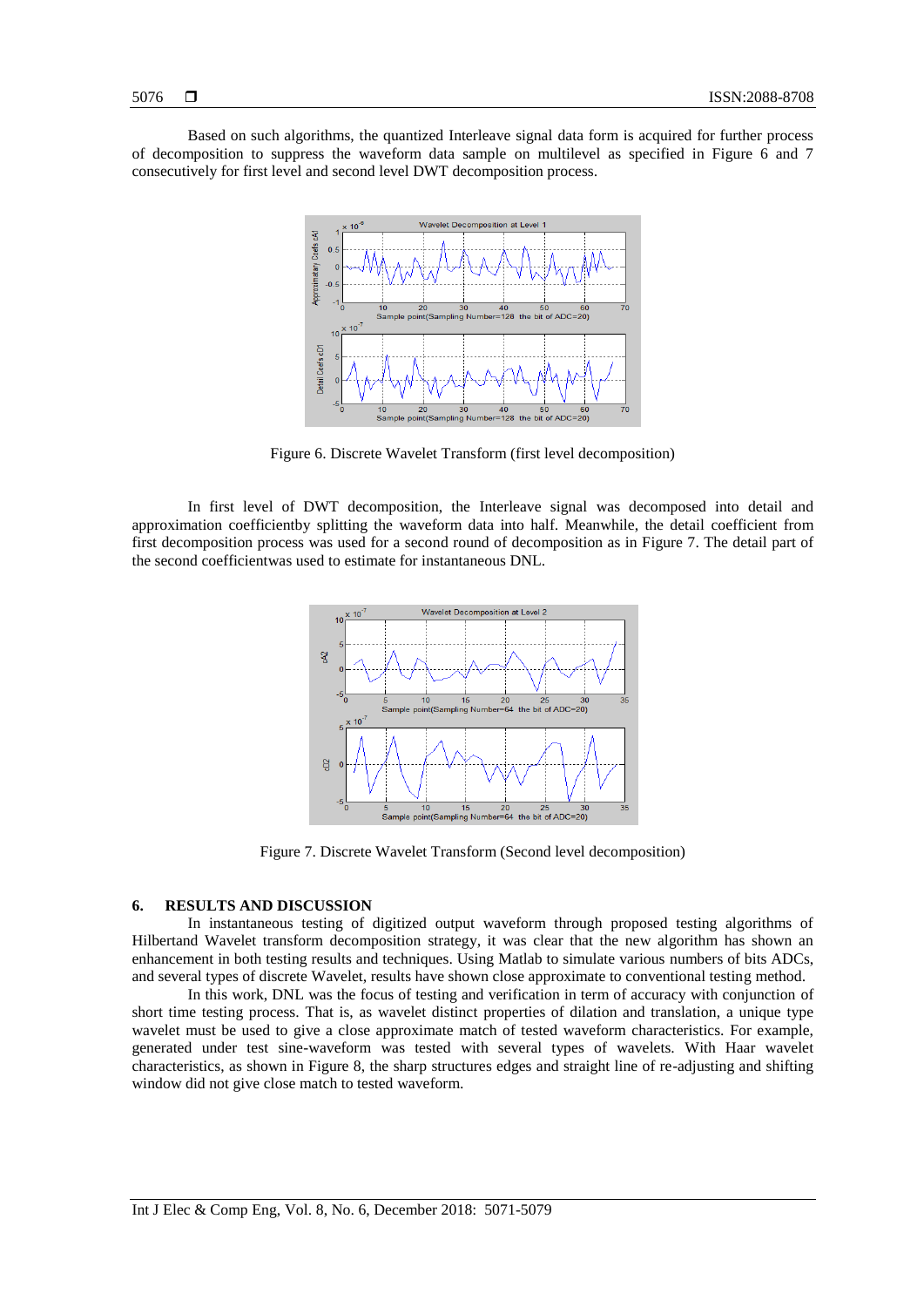

Figure 8. Haar Wavelet

This in return, did not show very accurate result as shown in Tables 1-3. Meanwhile, the Daubechies family had out performed the Haar Wavelet due approximate similarity of the original tested sinewave in pattern as shown in Figure 9.



Figure 9. Daubechies family Wavelet

That is, the similarity in waveform pattern allows the Daubechies family wavelet to imitatethe under testing waveform and analyze through adjusted shifted windows with higher detection sensitivity. As a result, instantaneous DNL measurements was obtained and compared as shown in Tables 1- 3 at several testing frequencies.

Table 1. DNL estimation (conventional method FFT Vs. Wavelet based Hilbert Transform 100khz

|                 | 2 Bits | Bits | 6 Bits | 8 Bits | 10 Bits | <sup>1</sup> 2 Bits | 14 Bits | 16 Bits | 18 Bits | 20 Bits |
|-----------------|--------|------|--------|--------|---------|---------------------|---------|---------|---------|---------|
| <b>HAAR</b>     | 0.74   | 0.53 | 0.47   | 0.39   | 0.58    | 0.56                | 0.13    | 0.57    | 0.24    | 0.38    |
| DB <sub>2</sub> | 0.56   | 0.34 | 0.39   | 0.37   | 0.37    | 0.33                | 0.31    | 0.31    | 0.35    | 0.26    |
| DB4             | 0.53   | 0.31 | 0.33   | 0.31   | 0.28    | 0.34                | 0.29    | 0.32    | 0.37    | 0.22    |
| <b>DB10</b>     | 0.55   | 0.36 | 0.36   | 0.32   | 0.36    | 0.39                | 0.38    | 0.35    | 0.36    | 0.28    |
| Conv.           | 0.49   | 0.44 | 0.31   | 0.31   | 0.33    | 0.38                | 0.39    | 0.32    | 0.38    | 0.28    |

| <b>HDWT/FFT</b> | 2 Bits | 4 Bits | 6 Bits | 8 Bits | 10 Bits | 12 Bits | 14 Bits | 16 Bits | 18 Bits | 20 Bits |
|-----------------|--------|--------|--------|--------|---------|---------|---------|---------|---------|---------|
| <b>HAAR</b>     | 0.77   | 0.39   | 0.47   | 0.55   | 0.52    | 0.50    | 0.15    | 0.53    | 0.28    | 0.35    |
| DB <sub>2</sub> | 0.56   | 0.32   | 0.40   | 0.36   | 0.39    | 0.38    | 0.35    | 0.33    | 0.39    | 0.27    |
| DB4             | 0.50   | 0.30   | 0.32   | 0.23   | 0.24    | 0.36    | 0.27    | 0.23    | 0.50    | 0.36    |
| DB10            | 0.58   | 0.37   | 0.33   | 0.30   | 0.33    | 0.41    | 0.40    | 0.34    | 0.36    | 0.28    |
| Conv.           | 0.49   | 0.43   | 0.33   | 0.40   | 0.23    | 0.31    | 0.23    | 0.44    | 0.46    | 0.28    |

Table 3. DNL estimation (conventional method FFT Vs. Wavelet based Hilbert Transform 200khz

| 2 Bits | 4 Bits | 6 Bits | 8 Bits | 10 Bits | 12 Bits | 14 Bits | 16 Bits | 18 Bits | 20 Bits |
|--------|--------|--------|--------|---------|---------|---------|---------|---------|---------|
| 0.77   | 0.23   | 0.47   | 0.35   | 0.52    | 0.50    | 0.15    | 0.53    | 0.28    | 0.35    |
| 0.56   | 0.32   | 0.40   | 0.36   | 0.39    | 0.38    | 0.35    | 0.33    | 0.39    | 0.27    |
| 0.50   | 0.30   | 0.30   | 0.23   | 0.24    | 0.36    | 0.27    | 0.23    | 0.50    | 0.56    |
| 0.58   | 0.36   | 0.33   | 0.30   | 0.33    | 0.41    | 0.40    | 0.34    | 0.36    | 0.28    |
| 0.58   | 0.41   | 0.53   | 0.40   | 0.23    | 0.31    | 0.20    | 0.44    | 0.46    | 0.28    |
|        |        |        |        |         |         |         |         |         |         |

On the other hand, using Hilbert Transform and Wavelet decomposition to eliminate unrequired data

*Hilbert Based Testing of ADC Differential Non-linearity Using Wavelet Transform… (Emad A. Awada)*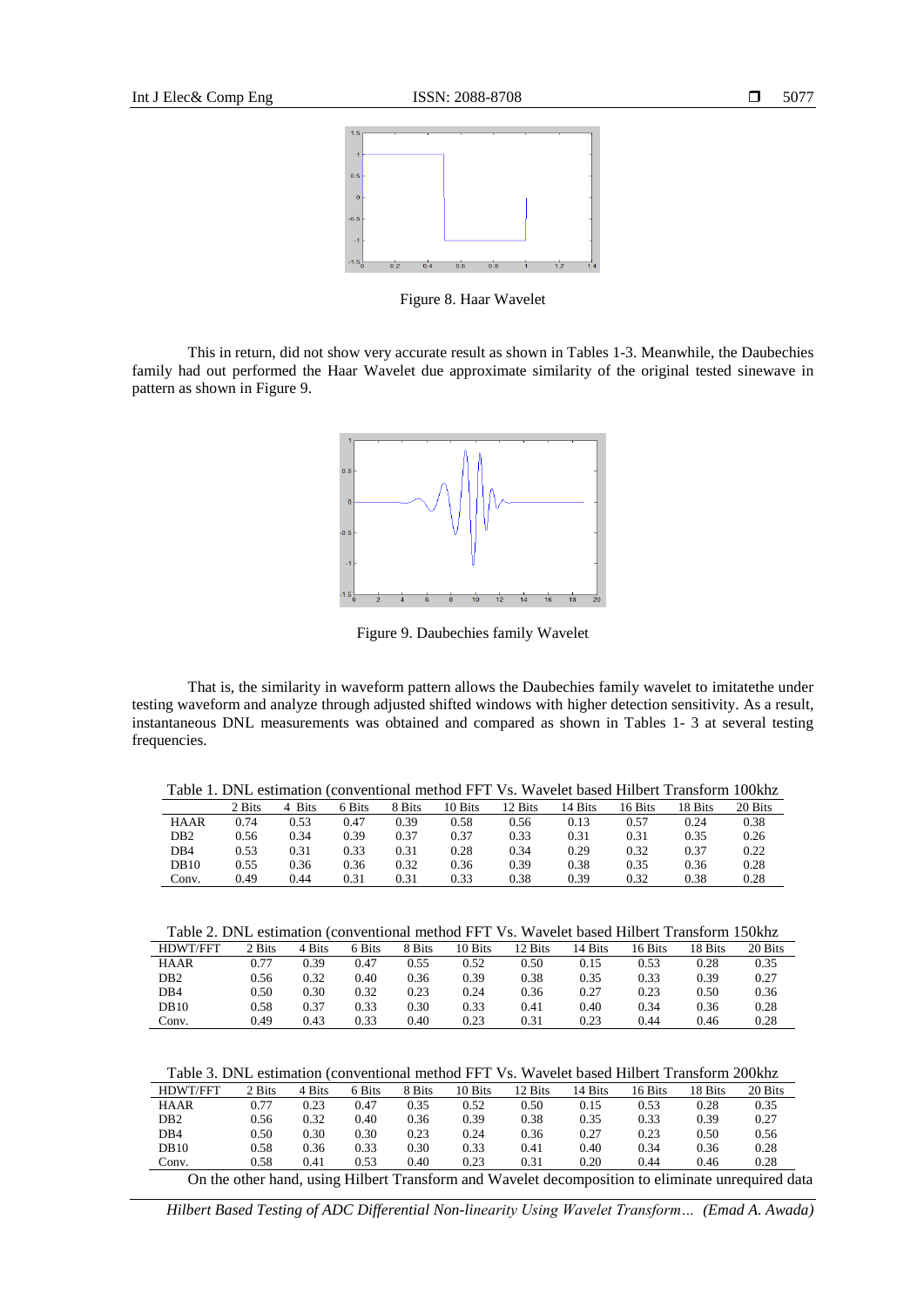and detection of function peaks, helps reducing the testing duration time significantly. That is, using the imaginary waveform part of Hilbert Transform with the decomposition process of Wavelet, permit the reduction of number of compiled data samples by half at each decomposition level to end-up with nearly one fourth collected sample bits for compiling process.

## **7. CONCLUSION**

In this new work of testing Differential Non-Linearity performance for Analog to Digital Converts, Hilbert Transform was implemented as an initial modulation test base. As a result, a particular data was extracted from the original waveform to create platform for Discrete Wavelet Algorithms analysis. Such an algorithm will help reducing the number of waveform data collected by the advantage of both Hilbert and Wavelet transform. That is, less samples to collect and store, shorter compiling process, and accurate error estimation (DNL) near to conventional estimation of Histogram technique.

## **ACKNOWLEDGEMENTS**

The authors are grateful to Applied Science Private University, Amman - Jordan, for the financial support grated to cover the publication fee of this paper research articles.

## **REFERENCES**

- [1] T. Yamaguchi and M. Soma, "Dynamic Testing of ADCs Using Wavelet Transform", *IEEE International Test Conference*, pp. 379-388, Nov. 1997.
- [2] C. Akujuobi, E. Awada, M, Sadiku, and A. Warsame, "Wavelet-based differential nonlinearity testing of mixed signal system ADCs". *IEEE [Southeast](http://ieeexplore.ieee.org/xpl/RecentCon.jsp?punumber=4147361) Con,* pp. 76 – 81, Mar 2007.
- [3] [P. Ramos,](http://ieeexplore.ieee.org/search/searchresult.jsp?searchWithin=%22Authors%22:.QT.Pedro%20L.%20Ramos.QT.&newsearch=true) [J. da Silva,](http://ieeexplore.ieee.org/search/searchresult.jsp?searchWithin=%22Authors%22:.QT.Jose%20Machado%20da%20Silva.QT.&newsearch=true) [D. Ferreira](http://ieeexplore.ieee.org/search/searchresult.jsp?searchWithin=%22Authors%22:.QT.Diogo%20R.%20Ferreira.QT.&newsearch=true) and M. [Santos,](http://ieeexplore.ieee.org/search/searchresult.jsp?searchWithin=%22Authors%22:.QT.Marcelino%20B.%20Santos.QT.&newsearch=true) "Statistically enhanced analogue and mixed-signal design and test", *[IEEE 21st International Mixed-Signal Testing Workshop \(IMSTW\)](http://ieeexplore.ieee.org/xpl/mostRecentIssue.jsp?punumber=7524146)*, 2016, pp. 1-5.
- [4] Mark Baker, "Demystifying Mixed Signal Test Methods". *Newnes, Elsevier Science*, pp. 147-237, 2003.
- [5] E. Awada & C. Akuuobi, "DWT Testing of DAC Effective Number of Bits", *Proceedings of the IASTED International Conference Circuit and System*, pp. 145-150, 2010.
- [6] [P. Ramos,](http://ieeexplore.ieee.org/search/searchresult.jsp?searchWithin=%22Authors%22:.QT.Pedro%20L.%20Ramos.QT.&newsearch=true) [J. da Silva,](http://ieeexplore.ieee.org/search/searchresult.jsp?searchWithin=%22Authors%22:.QT.Jose%20Machado%20da%20Silva.QT.&newsearch=true) [D. Ferreira](http://ieeexplore.ieee.org/search/searchresult.jsp?searchWithin=%22Authors%22:.QT.Diogo%20R.%20Ferreira.QT.&newsearch=true) and [M. Santos,](http://ieeexplore.ieee.org/search/searchresult.jsp?searchWithin=%22Authors%22:.QT.Marcelino%20B.%20Santos.QT.&newsearch=true) "Statistically enhanced analogue and mixed-signal design and test", *[IEEE 21st International Mixed-signal Testing Workshop \(IMSTW\)](http://ieeexplore.ieee.org/xpl/mostRecentIssue.jsp?punumber=7524146)*, pp. 1-5, 2016.
- [7] [Á. Gómez-Pau,](http://ieeexplore.ieee.org/search/searchresult.jsp?searchWithin=%22Authors%22:.QT.%C3%81lvaro%20G%C3%B3mez-Pau.QT.&newsearch=true) [L. Balado,](http://ieeexplore.ieee.org/search/searchresult.jsp?searchWithin=%22Authors%22:.QT.Luz%20Balado.QT.&newsearch=true) [J. Figueras,](http://ieeexplore.ieee.org/search/searchresult.jsp?searchWithin=%22Authors%22:.QT.Joan%20Figueras.QT.&newsearch=true) "Mixed-signal test band guarding using digitally coded indirect measurements", *[International Conference on Synthesis, Modeling, Analysis and Simulation Methods and](http://ieeexplore.ieee.org/xpl/mostRecentIssue.jsp?punumber=7297766)  [Applications to Circuit Design \(SMACD\)](http://ieeexplore.ieee.org/xpl/mostRecentIssue.jsp?punumber=7297766)*, pp. 1-4, 2015.
- [8] E. Awada, "The Application Wavelet Transform Algorithm in Testing ADC Effective Number of Bits", *International Journal of Computer Science & Information Technology (IJCSIT),* Vol 5, No 5, pp. 161-169, 2013.
- [9] E. Awada & M. Alomari, "Application of Wavelet Transform Analysis to ADCs Harmonics Distortion," *Computer and Information Science,* Vol. 6, 118-124, 2013.
- [10] S.L.M. Hassan, N. Sulaiman, S.S. Shariffudin, T.N.T. Yaakub, "Signal-to-noise Ratio Study on Pipelined Fast Fourier Transform Processor", *Bulletin of Electrical Engineering and Informatics*, Vol 7, 2018 pp. 230-235
- [11] B. Vargha, J. Schoukens, Y. Rolain, "Using reduced-order models in D/A converter testing", *IEEE [Instrumentation](http://ieeexplore.ieee.org/xpl/RecentCon.jsp?punumber=7883) and [Measurement](http://ieeexplore.ieee.org/xpl/RecentCon.jsp?punumber=7883) Technology Conference*, pp. 701-706, May 2002.
- [12] [W. Chen](http://ieeexplore.ieee.org/search/searchresult.jsp?searchWithin=%22Authors%22:.QT.Weida%20Chen.QT.&newsearch=true)[,Y. Zhu,](http://ieeexplore.ieee.org/search/searchresult.jsp?searchWithin=%22Authors%22:.QT.Yongxin%20Zhu.QT.&newsearch=true) [X. Liu,](http://ieeexplore.ieee.org/search/searchresult.jsp?searchWithin=%22Authors%22:.QT.Xinyi%20Liu.QT.&newsearch=true) [X. Li,](http://ieeexplore.ieee.org/search/searchresult.jsp?searchWithin=%22Authors%22:.QT.Xinyang%20Li.QT.&newsearch=true) and [D. Ou,](http://ieeexplore.ieee.org/search/searchresult.jsp?searchWithin=%22Authors%22:.QT.Dongyu%20Ou.QT.&newsearch=true)"Combining the histogram method and the ultrafast segmented model identification of linearity errors algorithm for ADC linearity testing", *IEEE European [Test Symposium](http://ieeexplore.ieee.org/xpl/mostRecentIssue.jsp?punumber=7510593)*, pp.1-2, 2016.
- [13] [S. Max,](http://ieeexplore.ieee.org/search/searchresult.jsp?searchWithin=%22Authors%22:.QT.Solomon%20Max.QT.&newsearch=true) [R. Liggiero,](http://ieeexplore.ieee.org/search/searchresult.jsp?searchWithin=%22Authors%22:.QT.Richard%20Liggiero.QT.&newsearch=true) ["Enhanced ADC sine wave histogram test"](http://ieeexplore.ieee.org/document/7151527/), *[IEEE International Instrumentation and](http://ieeexplore.ieee.org/xpl/mostRecentIssue.jsp?punumber=7137253)  [Measurement Technology Conference](http://ieeexplore.ieee.org/xpl/mostRecentIssue.jsp?punumber=7137253) Proceedings*, pp. 1652 – 1657, 2015.
- [14] J. [Domingos, A.](http://ieeexplore.ieee.org/search/searchresult.jsp?searchWithin=%22Authors%22:.QT.Jos%C3%A9%20Domingos%20Alves.QT.&newsearch=true) [Evans,](http://ieeexplore.ieee.org/search/searchresult.jsp?searchWithin=%22Authors%22:.QT.Jos%C3%A9%20Domingos%20Alves.QT.&newsearch=true) ["Digital pseudorandom uniform noise generators for ADC histogram test"](http://ieeexplore.ieee.org/document/7388592/), *IEEE Conference [on Design of Circuits and Integrated Systems](http://ieeexplore.ieee.org/xpl/mostRecentIssue.jsp?punumber=7383376)*, pp. 1-6, 2015.
- [15] [Y. Min,](http://ieeexplore.ieee.org/search/searchresult.jsp?searchWithin=%22Authors%22:.QT.Young-Jae%20Min.QT.&newsearch=true) [H. Ki Kim,](http://ieeexplore.ieee.org/search/searchresult.jsp?searchWithin=%22Authors%22:.QT.Hoon-Ki%20Kim.QT.&newsearch=true) [Y. Ri Kang,](http://ieeexplore.ieee.org/search/searchresult.jsp?searchWithin=%22Authors%22:.QT.Yu-Ri%20Kang.QT.&newsearch=true) [G. Su Kim,](http://ieeexplore.ieee.org/search/searchresult.jsp?searchWithin=%22Authors%22:.QT.Gil-Su%20Kim.QT.&newsearch=true) [J. Park,](http://ieeexplore.ieee.org/search/searchresult.jsp?searchWithin=%22Authors%22:.QT.Jongsun%20Park.QT.&newsearch=true) [S. Kim,](http://ieeexplore.ieee.org/search/searchresult.jsp?searchWithin=%22Authors%22:.QT.Soo-Won%20Kim.QT.&newsearch=true) ["Design of Wavelet-Based ECG Detector for](http://ieeexplore.ieee.org/document/6471259/)  [Implantable Cardiac Pacemakers"](http://ieeexplore.ieee.org/document/6471259/), *[IEEE Transactions on Biomedical Circuits and Systems](http://ieeexplore.ieee.org/xpl/RecentIssue.jsp?punumber=4156126)*, 2013, pp. 426-436.
- [16] E. Awada, M. Alomari, E. Radwan, "Wavelet Estimation of THD Based on Hilbert Transform Extraction", *International Journal of Applied Engineering Research*, pp. 6451-6456, 2016.
- [17] S. [Abeysekera,](http://ieeexplore.ieee.org/search/searchresult.jsp?searchWithin=%22Authors%22:.QT.S.%20S.%20Abeysekera.QT.&newsearch=true) "An efficient Hilbert transform interpolation algorithm for peak position estimation", *[IEEE](http://ieeexplore.ieee.org/xpl/mostRecentIssue.jsp?punumber=7582)  [Statistical Signal Processing, 11](http://ieeexplore.ieee.org/xpl/mostRecentIssue.jsp?punumber=7582)th Signal Processing Workshop*, pp. 417-420, 2001.
- [18] L. Peng, D. Jian-dong, "Characteristic Analysis and Selection of Wavelets Applicable for Ultra-High-Speed Protection", *IEEE Transmission and Distribution Conference*, pp 1-5, 2005.
- [19] [A. Mitiche,](http://ieeexplore.ieee.org/search/searchresult.jsp?searchWithin=%22Authors%22:.QT.Amel%20Baha%20Houda%20Adamou-Mitiche.QT.&newsearch=true) [L. Mitiche,](http://ieeexplore.ieee.org/search/searchresult.jsp?searchWithin=%22Authors%22:.QT.Lahc%C3%A8ne%20Mitiche.QT.&newsearch=true) and [H. Naimi,](http://ieeexplore.ieee.org/search/searchresult.jsp?searchWithin=%22Authors%22:.QT.Hilal%20Naimi.QT.&newsearch=true) ["Three levels discrete wavelet transform elliptic estimation for ECG](http://ieeexplore.ieee.org/document/7929065/)  [denoising"](http://ieeexplore.ieee.org/document/7929065/). *[4th International Conference on Control Engineering & Information Technology \(CEIT\)](http://ieeexplore.ieee.org/xpl/mostRecentIssue.jsp?punumber=7921806)*, 2016. pp. 1-5.
- [20] S. Mallat "A wavelet tour of signal processing" *Academic Press*, PP. 220-314, 2001.